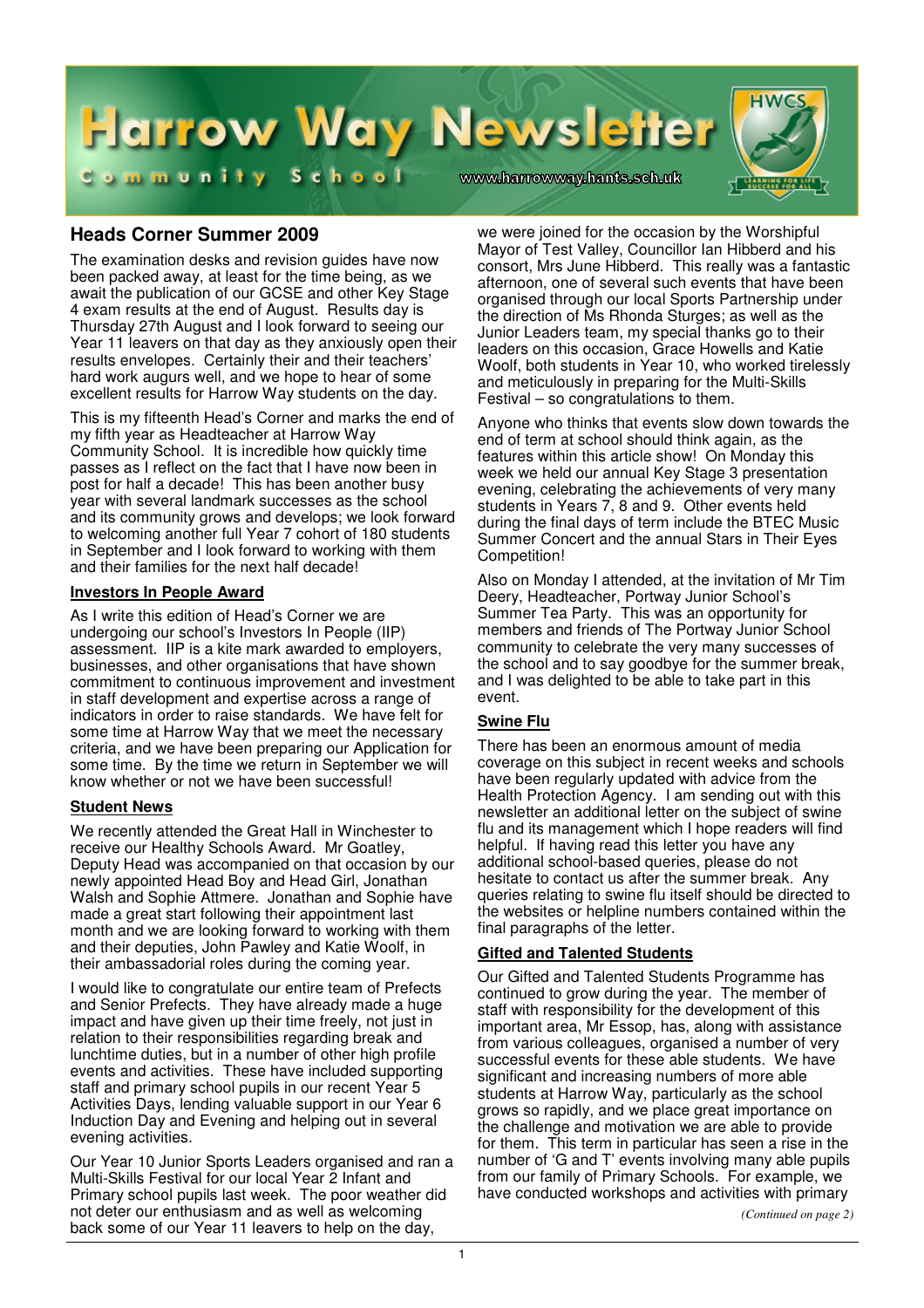### *(Continued from page 1)* **Premises**

pupils in the areas of Art, PE, History, Design & Technology and ICT.

# **Staff**

Readers will know from previous editions of Head's Corner that we are both losing and gaining several members of staff in time for the beginning of the next academic year. The following members of staff have either left during the course of the term or will be leaving us at the end of term: Mr George Garner, teacher of English. Mr Garner has taught at Harrow Way for 13½ years. He has been an outstanding member of staff, and has always been extremely popular with colleagues and students. Our school community will really miss Mr Garner and we wish him and his wife Jenny a long and happy retirement; Mrs Barbara Davis, Receptionist. Mrs Davis has served our school community as receptionist since September 1995 and is now looking forward to her retirement. We likewise wish Barbara and her husband Michael all the very best for the future; Mr Danny Holmes, Head of Science. Mr Holmes has been with us for two years and will shortly be leaving us as he and his wife move to Geneva; Mr Simon Clune, teacher of History. Mr Clune is also leaving us to live abroad; Mrs Alison Tilling, Learning Support Assistant. Mrs Tilling left us recently to take up another post with Hampshire County Council; Mrs Denise Dale, Cover Supervisor. Mrs Dale and her family left us recently to move away from the area; finally this term we say goodbye to Mr David Gibbs who has been working as a volunteer in the Learning Support Department. Mr Gibbs has secured a post at another institution. I would like to thank all the above colleagues for their service to the Harrow Way School community – we wish them well.

I am delighted to welcome the following colleagues to Harrow Way, who will be joining us in September: Mr Ryan Bowles, teacher of History; Mrs Carolyn Lovett and Ms Sonja Tkach, teachers of Science; Mrs Gillian McSweeney, teacher of Geography; Ms Karen Pittman, teacher of English; Mr Scott Williams, ICT Technician; Mrs Sinead Jones, Receptionist, Mrs Margaret Veale and Ms Anne Wood, part-time teachers of Literacy and Numeracy (Mrs Veale re-joins us after taking retirement last year); finally, in a change of role Mr Ben Turner who joined us as a Learning Support Assistant has now begun working for us as a Cover Supervisor. I would like to offer all these colleagues a very warm welcome to Harrow Way; they are joining us at a very exciting time in the development of our school community.

# **Governors**

This term we are saying goodbye to two members of our Governing Body; Mrs Michelle Lunn and Mr Michael Harding.

As a result of these changes we now have vacancies for Parent Governors from September. I will be writing to parents in September inviting expressions of interest in one of these positions. If, as a parent, you are interested in the possibility of serving on our Governing Body in these interesting and quickly developing times for our school, please do get in touch with Mrs Burbidge, Chair of Governors, by leaving a message for her here at the school.

As usual, the majority of any maintenance and refurbishment work on our school premises takes place during the summer holiday. The programme of work for the six week break has to be organised to tight deadlines for contractors in order for the school to be cleaned thoroughly after any building work and prepared for the start of year in September.

Students returning after the summer break will see a completely refurbished Library and Learning resources area as part of our Mathematics and Computing Specialist School developments. This long overdue development will bring that area of the school firmly into the 21st Century and will provide our students and the wider school community with state of the art learning resources. Other planned work for the summer includes the refurbishment of my and my secretary Mrs Vanderplank's office areas. This will bring our areas up-to-date and create a more private waiting area. Other areas to be refurbished include the school's staffroom as well as the ICT Technicians' work area. External work is focused mainly upon the re-surfacing of the school's metalled areas.

In addition to these major works the remaining premises programme includes general decorating, and the supply of new furniture.

# **Partnerships**

We continue to work in close partnership with many other educational institutions and local businesses. For example, our collaboration with our family of primary schools goes from strength to strength with a huge amount of transition work going on for pupils in Years 5 and 6. This is especially rich and varied in relation to our Maths and Computing Specialism, with particular emphasis on our Gifted & Talented student programme which is aimed at supporting and challenging our most able Harrow Way students and primary pupils. We now have significantly increasing numbers of very able students attending Harrow Way and it is really important for us to ensure that we continue to provide appropriate resources and facilities for all of our students.

I was delighted to be able to attend the Lights Theatre last week to take part in the Year 6 Graduation Ceremony organised by David Gleave, Economic Development Officer, and his team on behalf of Test Valley Borough Council. This was an opportunity for Year 6 pupils, together with their families, to celebrate the important rite of passage from Primary to Secondary education, and for them to look to the future, not just towards their secondary education, but beyond to the prospect of Further and Higher Education. As part of the celebration it was good to be able to welcome the pupils as soon-to-be secondary students, many of whom will of course we attending Harrow Way in September. We are looking forward to working with our new intake and their families for the next five years.

At Harrow Way we place great emphasis on working closely in partnership with parents and families and an extremely important part of our team is Family Support Worker Janice Buckley. In addition to Mrs Buckley, who is employed directly by Harrow Way Community School, I am now pleased to inform readers of the recent appointment of Mrs Michelle Pelling,

*(Continued on page 3)*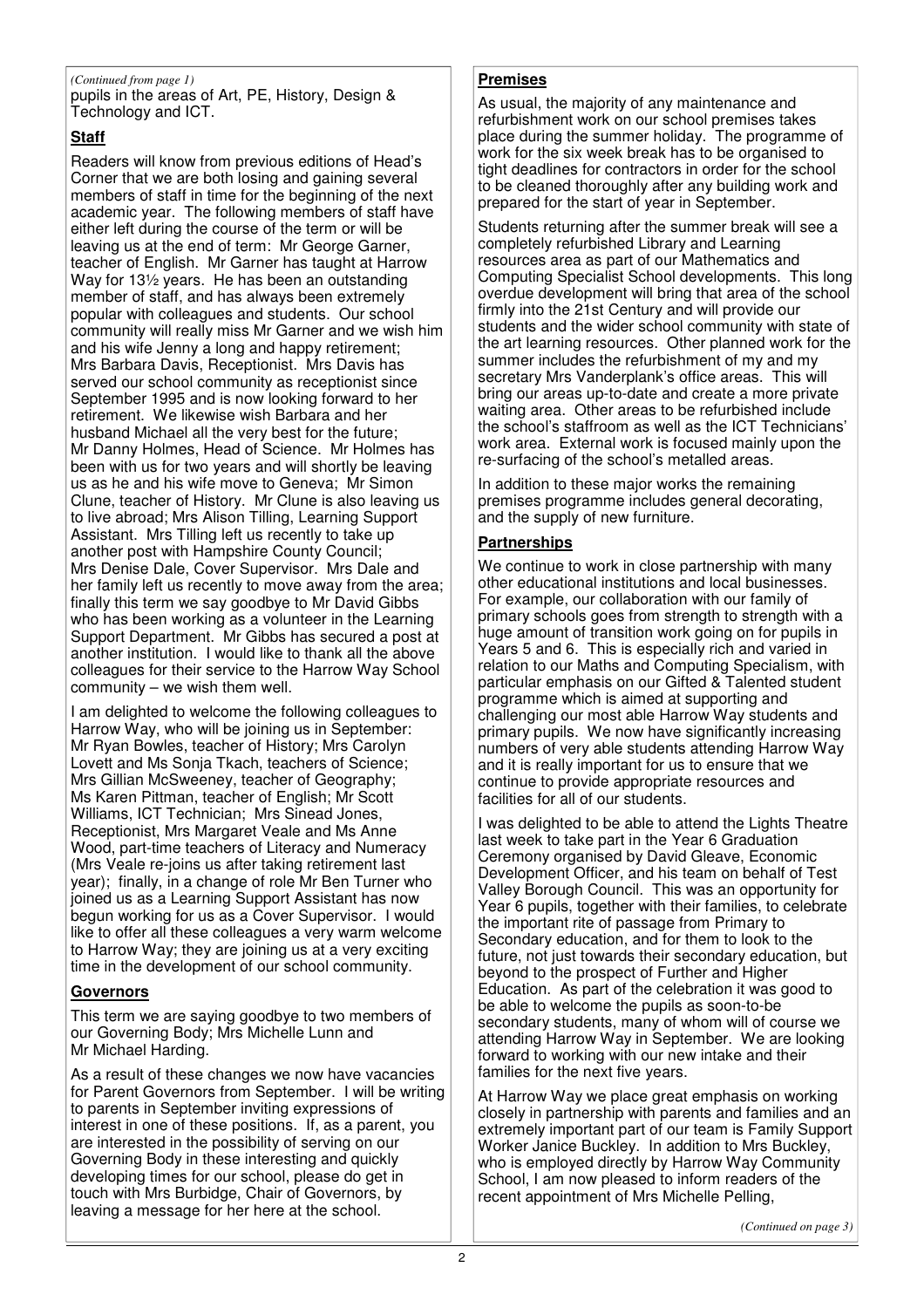#### *(Continued from page 2)*

Parent Support Adviser (PSA) who works through our partnership of schools and is based at Knight's Enham Infant School. Mrs Pelling can be contacted there on 07876484868 for Andover parents requiring general family advice and support.

Readers will already know that we are a very active member of our local 14-19 Consortium which is working hard to develop enhanced provision for our Key Stage 4 students, most notably perhaps with the introduction of the new 14-19 Creative & Media and Environment & Land Based Diplomas. At Harrow Way we will be delivering the new Creative and Media Diploma from this September, as part of a high quality, broad and balanced Key Stage 4 curriculum.

I have been pleased this term to further extend our work with other schools and agencies, and the Local Authority, as we plan together how best to jointly provide high quality services for learners and their families. As the universal agency, schools continue to be at the centre of these developments and, as an outward looking institution, we at Harrow Way relish the opportunity to serve members of the wider community, not just those who attend our school, vitally important to us though they are, but also across the area.

Our partnership with Le Creuset also continues to develop; we were delighted last month to take part in the Le Creuset sponsored walk from Salisbury cathedral to Winchester cathedral, which raised money for Naomi House. At the end of term we are also taking part in a joint 'It's A Knockout' competition which has been organised together with Le Creuset. This promises to be an exciting, competitive and very energetic event with teams from both establishments taking part – let's hope the weather holds out!

We are also continuing our work towards securing the Rights Respect and Responsibility School Award as enshrined within the UNICEF Charter on the Rights of the Child. This is about looking closely at the issues around human rights and also the importance of the responsibilities that go with them. Readers may already be aware that, together with Andover Vision and other Institutions, we are now looking at securing Rights, Respect and Responsibility status for Andover and District as a whole.

Finally in this section on Partnerships, I would like to draw your attention to a letter that I am sending out with this edition of Head's Corner, on behalf of Test Valley Borough Council, on the subject of alcohol misuse. Please read the accompanying letter to find details of a forthcoming Production at The Lights Theatre in September by the Solomon Theatre Company, which tackles this sensitive and complex issue. If you or a family member feel that you would find this Production interesting, or if you would like support on this subject, please contact Mollie Antrobus on Andover 723653 or email Mollie at mollie.antrobus@tvcs.org.uk

As always, I would like to encourage readers to log onto our website for up-to-date news of school related events and activities at www.harrowway.hants.sch.uk .

It now just remains for me to wish all members of our school community a restful and refreshing summer break. We are already looking forward to continuing our developments and improvements throughout the next academic year and beyond.

Please note the school year begins for all students on Monday 7th September at 8.45 am.

 $bF/m$ .

Headteacher - July 2009

# *Beginning of the Autumn Term 2009*

*The first day back for all students is Monday 7th September.*

*All students must be in school ready for Registration at 8.45 a.m.*

#### **GCSE RESULTS** GCSE results will be available from the school on **Thursday 27 August between 10am and 12 midday.** If you do not intend to come to school that day to pick up your result slips, a stamped, addressed (A5) envelope should be left with Mrs Cook in the uniform office. All remaining result slips will be held at the school for collection at the beginning of the September term. *These result slips are often requested by admissions officers for Further Education courses.*

# **Parent Support Advisor**

Harrow Way School's PSA is **Michelle Pelling** and her role is to:



- $\Rightarrow$  provide free support and information on a range of issues for parents. These can be from health, housing, education or any other concerns.
- $\Rightarrow$  help parents support their child's learning.
- $\Rightarrow$  work together with parents to identify reasons for non-attendance and provide individual tailored support.

If you would like to arrange an informal meeting, Michelle can be contacted through your local school or by phone, text or email.

#### **Mobile: 07876 484 868**

*(Calls will be returned to save your credit)*

**Email:**

**michelle.pelling@knightsenham-inf.hants.sch.uk**

All meetings and discussions with Michelle will be confidential.

*(unless she believes that your child may be at risk, in which*

# **Students Signing-out for Appointments**

If a student has an appointment during school hours, he/she must have a note in the student diary or an appointment card.

#### **Parents please:**

1.Write a note in your child's diary giving collection time and reason for going out of school.

#### **Students please:**

- 1.Show your diary or appointment card to your teacher
- 2.Sign out at Student Reception and come through to Main Reception where you will meet your parent.

It is not the responsibility of the Receptionist to locate the child in the School.

# **www.harrowway.hants.sch.uk**

Don't forget to visit the website for all the performing arts news, sports and trip reports, recent events, letters home, exam information and much more.

If you can't find what you're looking for, please do not hesitate to contact the school, who will put you in touch with someone who can help provide the relevant information.